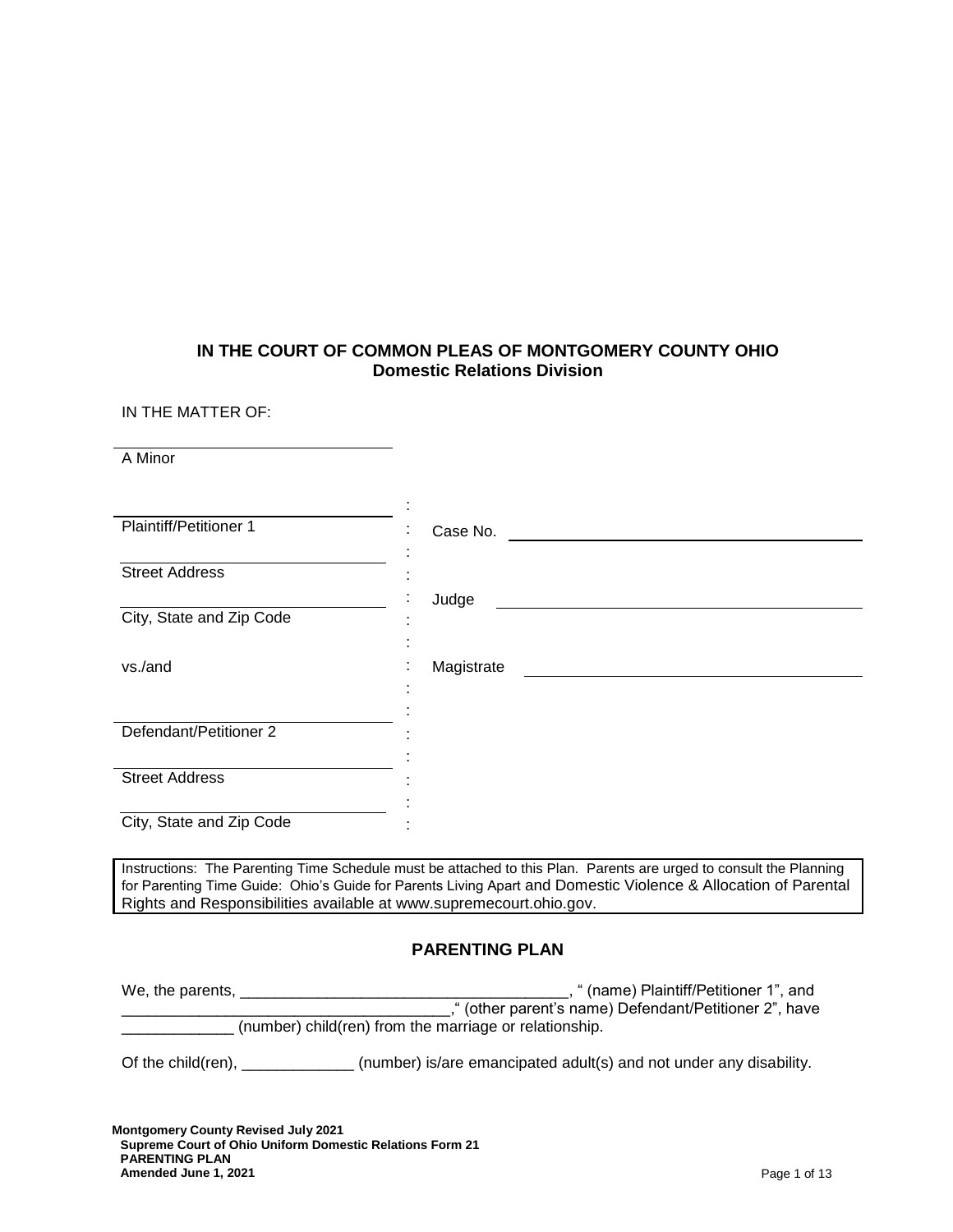The following \_\_\_\_\_\_\_\_\_\_\_\_\_ (number) child(ren) are minor child(ren) and/or mentally or physically disabled child(ren) incapable of supporting or maintaining themselves:

Name of Child **Date of Birth** Date of Birth

The parents agree to the care, parenting, and control of their child(ren) as provided in this Parenting Plan.

### **FIRST: PARENTS' RIGHTS**

We, the parents, shall have, unless limited:

- A. The right to reasonable telephone contact with the child(ren) when they are with the other parent.
- B. The right to be notified in case of an injury to or illness of the minor child(ren).
- C. The right to inspect and receive the minor child(ren)'s medical and dental records and the right to consult with any treating physician, dentist and/or other health care provider, including but not limited to psychologists and psychiatrists.
- D. The right to consult with school officials concerning the minor child(ren)'s welfare and educational status, and the right to inspect and receive the child(ren)'s student records to the extent permitted by law.
- E. The right to receive copies of all school reports, calendars of school events, notices of parentteacher conferences, and school programs.
- F. The right to attend and participate in parent-teacher conferences, school trips, school programs, and other school activities in which parents are invited to participate.
- G. The right to attend and participate with the child(ren) in athletic programs and other extracurricular activities.

#### **SECOND: ALLOCATION OF PARENTAL RIGHTS AND RESPONSIBILITIES**

A. General Responsibilities

Each parent shall take all measures necessary to foster respect and affection between the child(ren) and the other parent. Neither parent shall do anything that may estrange the child(ren) from the other parent, or impair the child(ren)'s high regard for the other parent.

B. Medical Responsibilities

The parents shall notify the other parent promptly if a child experiences a serious injury, has a serious or chronic illness, or receives treatment in an emergency room or hospital. The notification shall include the emergency, the child's status, locale, and any other pertinent information as soon as practical, but in any event within 24 hours.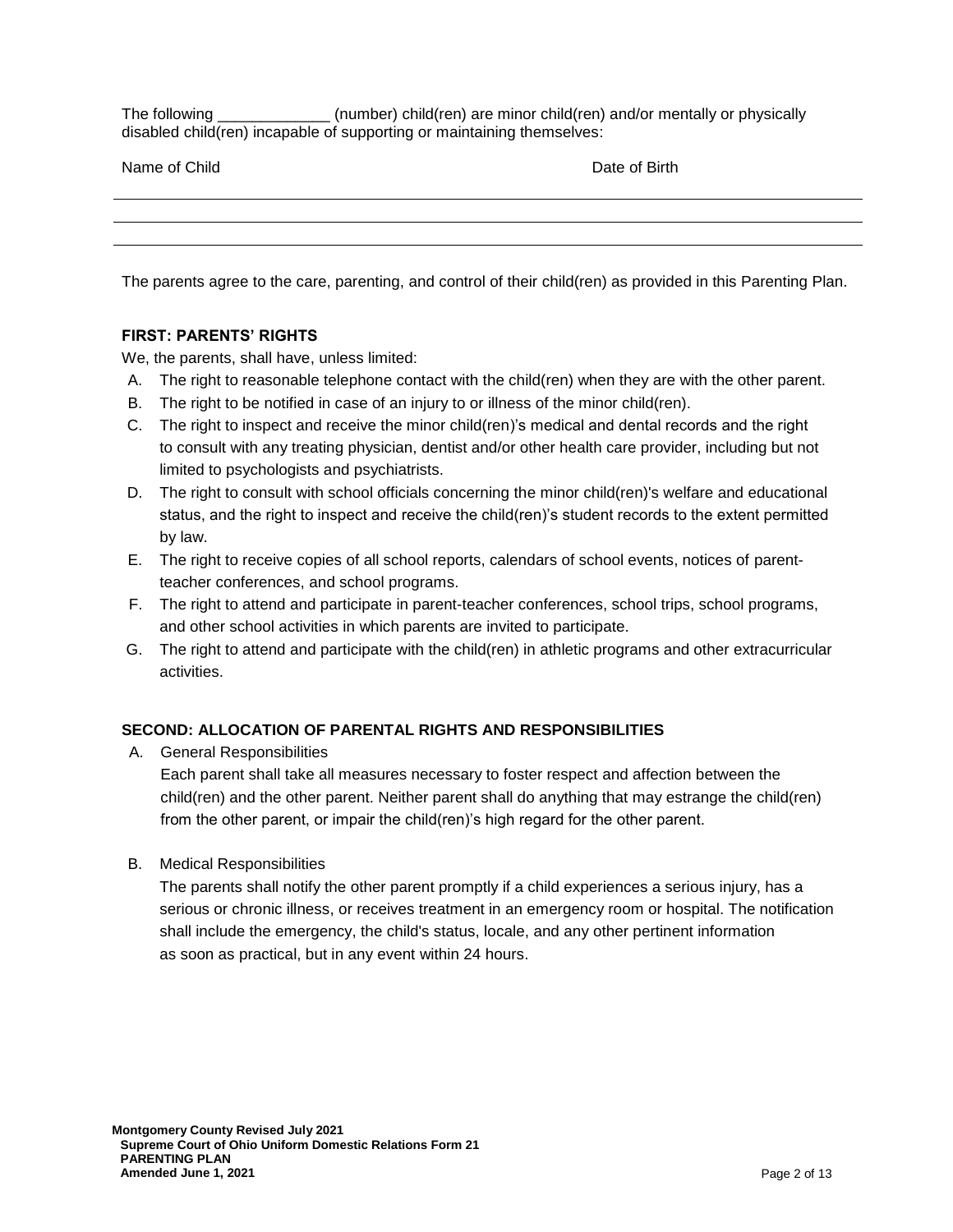The parents shall consult with each other about the minor child(ren)'s medical care needs and the residential parent shall immediately notify the other parent about all major non- emergency medical decisions before authorizing a course of treatment. Parents have a right to know the necessity for treatment, proposed cost, and proposed payment schedule. Each parent may also secure an independent evaluation at the parent's expense to determine the necessity for treatment. If the parties cannot agree regarding a course of treatment, the residential parent's decision shall control. The parents shall provide the other with the names and telephone numbers of all health care providers for the child(ren).

C. Residential Parent and Legal Custodian  $\Box$  Plaintiff/Petitioner 1 shall be the residential parent and legal custodian of the following child(ren):

 $\Box$  Defendant/Petitioner 2 shall be the residential parent and legal custodian of the following child(ren):

#### D. Parenting Time Schedule

Unless otherwise agreed, the parents shall have parenting time with the child(ren) according to the attached Parenting Time Schedule that shows the times that the child(ren) shall be with each parent on weekdays, weekends, holidays, and vacation times. (The Parenting Time Schedule must be attached to this Plan.)

# E. Transportation (select one):

 $\Box$  Each parent shall be responsible for providing transportation for the child(ren) at the beginning of the parent's parenting period. Each parent shall be responsible for providing transportation for the child(ren) to and from school and activities during the parent's parenting period.

 $\Box$  We agree to the following arrangements for providing transportation for our child(ren) at the beginning, during, or end of a parenting period:

#### F. Current Address and Telephone Number Plaintiff's/Petitioner 1's current home address and telephone number, including cellular telephone number:

Defendant's/Petitioner 2's current home address and telephone number, including cellular telephone number: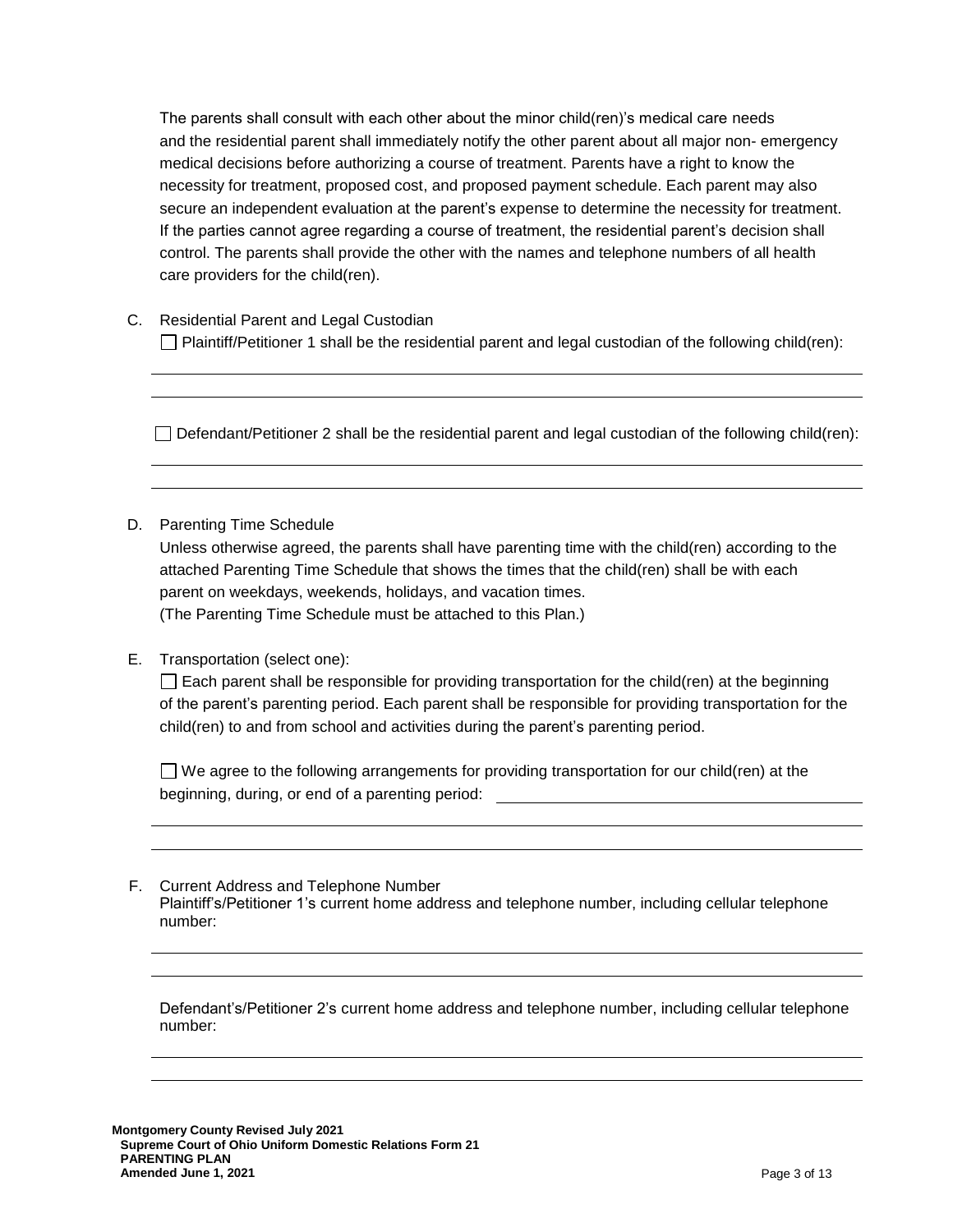G. Relocation Notice

Pursuant to section 3109.051(G) of the Revised Code:

If the residential parent intends to move to a residence other than the residence specified in the court order, the parent shall file a notice of intent to relocate with this Court. Except as provided in divisions (G)(2), (3), and (4) of section 3109.051 of the Revised Code, the Court shall send a copy of the notice to the parent who is not the residential parent. Upon receipt of the notice, the Court, on its own motion or the motion of the parent who is not the residential parent, may schedule a hearing with notice to both parents to determine whether it is in the best interests of the child(ren) to revise the parenting time schedule for the child(ren).

 $\Box$  The non-residential parent shall inform in writing the Court and the other parent of changes in address and telephone, including cellular telephone number, unless otherwise provided by court order.

The relocation notice must be filed with the Court granting the allocation of parental rights and responsibilities (name and address of the Court):

#### H. Records Access Notice

Pursuant to sections 3109.051(H) and 3319.321(B)(5)(a) of the Revised Code: Subject to sections 3125.16 and 3319.321(F) of the Revised Code, the parent who is not the residential parent is entitled to access to any record that is related to the child(ren), and to which the residential parent is legally provided access under the same terms and conditions as the residential parent. Any keeper of a record who knowingly fails to comply with any record access order is in contempt of court.

Restrictions or limitations:

None

 $\Box$  Restrictions or limitations to non-residential parents regarding records access are as follows:

#### I. Day Care Access Notice

Pursuant to section 3109.051(I) of the Revised Code:

In accordance with section 5104.11 of the Revised Code, the parent who is not the residential parent is entitled to access to any day care center that is or will be attended by the child(ren) with whom parenting time is granted, to the same extent that the residential parent is granted access to the center.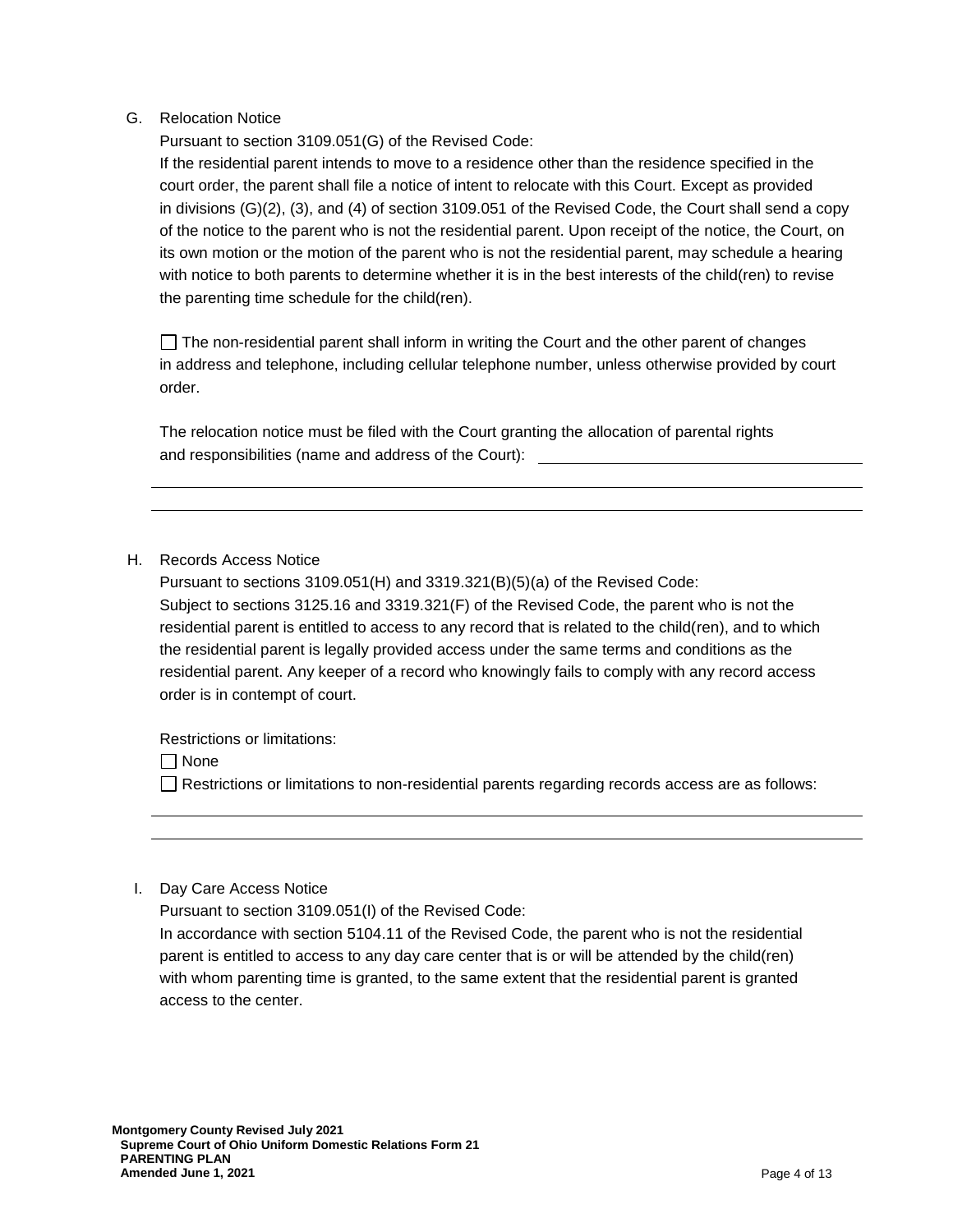Restrictions or limitations on Day Care Access:

 $\Box$  None

- Restrictions or limitations to non-residential parents regarding day care access are as follows:
- J. School Activities Access Notice

Pursuant to section 3109.051(J) of the Revised Code: Subject to section 3319.321(F), the parent who is not the residential parent is entitled to access to any student activity that is related to the child(ren) and to which the residential parent is legally provided access, under the same terms and conditions as the residential parent. Any school employee or official who knowingly fails to comply with this school activities access order is in contempt of court.

Restrictions or limitations:

None

Restrictions or limitations to non-residential parents regarding school activities access are as follows:

# **THIRD: HEALTH INSURANCE COVERAGE**

As required by law, the parties have completed a Child Support Worksheet, which is attached to and incorporated in this Agreement.

Select one:

- A.  $\Box$  Health Insurance Coverage Available to at Least One Parent
	- 1. Private health insurance coverage is accessible and reasonable in cost through a group policy, contract, or plan to:  $\Box$  Plaintiff/Petitioner 1  $\Box$  Defendant/Petitioner 2  $\Box$  Both parents.  $\Box$  Plaintiff/Petitioner 1  $\Box$  Defendant/Petitioner 2  $\Box$  Both parents shall provide private health insurance coverage for the benefit of the child(ren).
	- 2. If both parents are ordered to provide private health insurance coverage for the benefit of the child(ren), D Plaintiff's/Petitioner 1's D Defendant's/Petitioner 2's health insurance plan shall be considered the primary health insurance plan for the child(ren).
	- 3. The parent required to provide private health insurance coverage shall provide proof of insurance to the County Child Support Enforcement Agency (CSEA) and the other parent.
	- 4. Both parents shall cooperate in the preparation of insurance forms to obtain reimbursement or payment of expenses, as applicable. A copy of medical bills must be submitted to the party holding the insurance and responsible for payment or the other parent within 30 days of receipt.
	- 5. Should the health insurance coverage be cancelled for any reason, the parent ordered to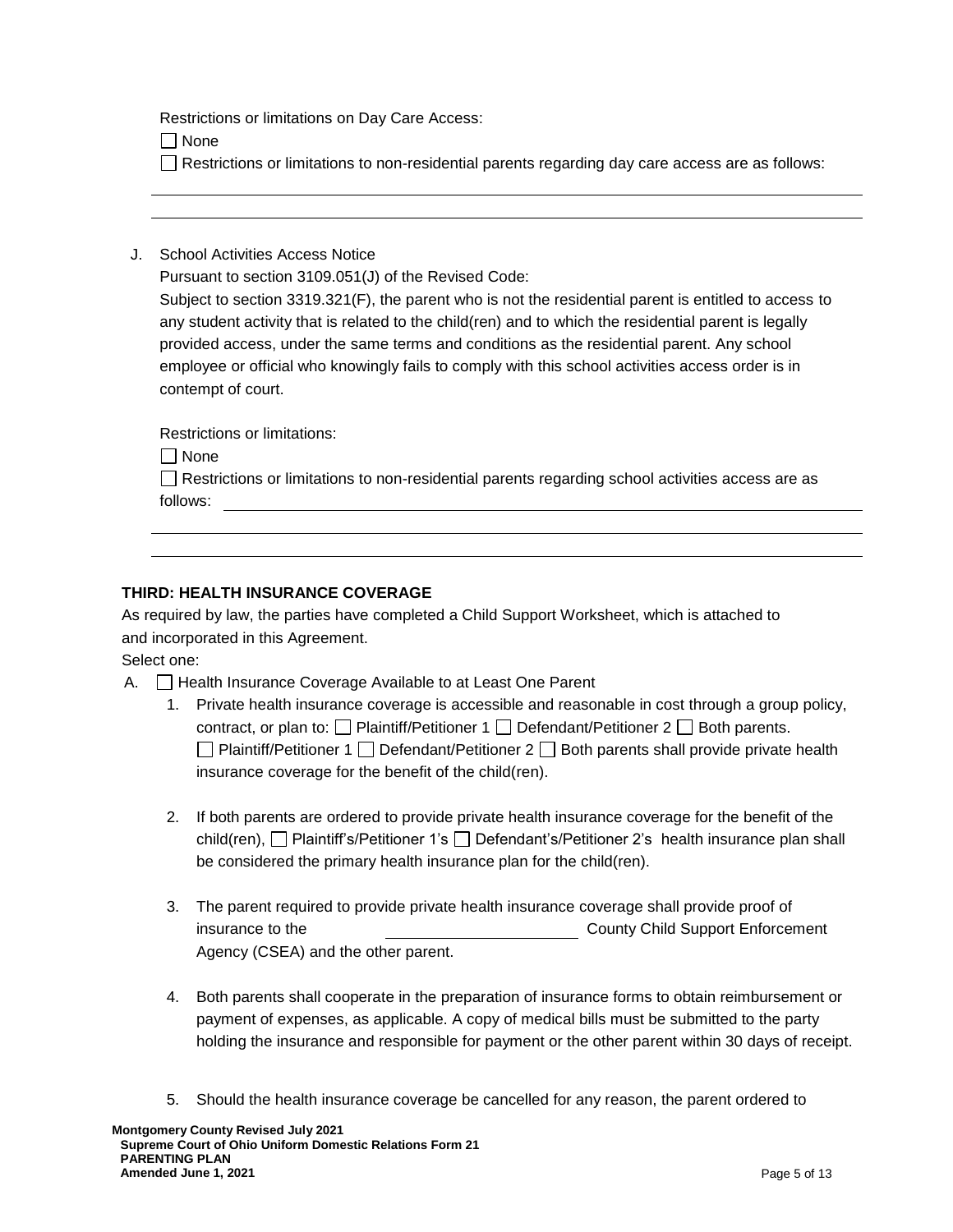maintain insurance shall immediately notify the other parent and take immediate steps to obtain replacement coverage. Unless the cancellation was intentional, the uncovered expenses shall be paid as provided above. If the cancellation was intentionally caused by the parent ordered to maintain insurance coverage, that parent shall be responsible for all medical expenses that would have been covered had the insurance been in effect.

- B. **Health Insurance Coverage Unavailable to Either Parent** 
	- 1. Private health insurance coverage is **not** accessible and reasonable in cost through a group policy, contract, or plan to either parent.
	- 2. If private health insurance coverage becomes available to either parent at reasonable cost, the parent will immediately obtain the insurance, notify the other parent and the County CSEA, and submit to the other parent proof of insurance, insurance forms, and an insurance card. The CSEA shall determine whether the cost of the insurance is of sufficient amount to justify an administrative review of the amount of child support payable. In the event an administrative review is warranted, one shall be conducted.
- C. Division of Uninsured Expenses
	- 1. Each parent (obligor and obligee) shall share responsibility in uninsured medical expenses incurred for a child during a calendar year that exceed the total cash medical support amount (\$388.70 per child) owed by the parents during that year in amounts equal to that parent's percentage of income percentage of total income found on Line 17 of the Child Support Computation Worksheet % Obligor and % Obligee unless otherwise agreed as follows:

Other orders regarding payment of uninsured medical expenses:

- 2. The parent incurring the expenses shall provide the other parent the original or copies of all medical bills, and Explanation of Benefits (EOB), if available, within 30 days of the date on the bill or EOB, whichever is later, absent extraordinary circumstances. The other parent shall, within 30 days of receipt of the bill, reimburse the parent incurring the expenses or pay directly to the health care provider that parent's percentage share of the bill as shown above.
- D. Other Important Information about Medical Records and Expenses
	- 1. Each party shall have access to all medical records of the child(ren) as provided by law.
	- 2. The term "medical expense" or "medical records" shall include but not be limited to medical, dental, orthodontic, optical, surgical, hospital, major medical, psychological, psychiatric, outpatient, doctor, therapy, counseling, prosthetic, and/or all other expenses/records including preventative health care expenses/records related to the treatment of the human body and mind.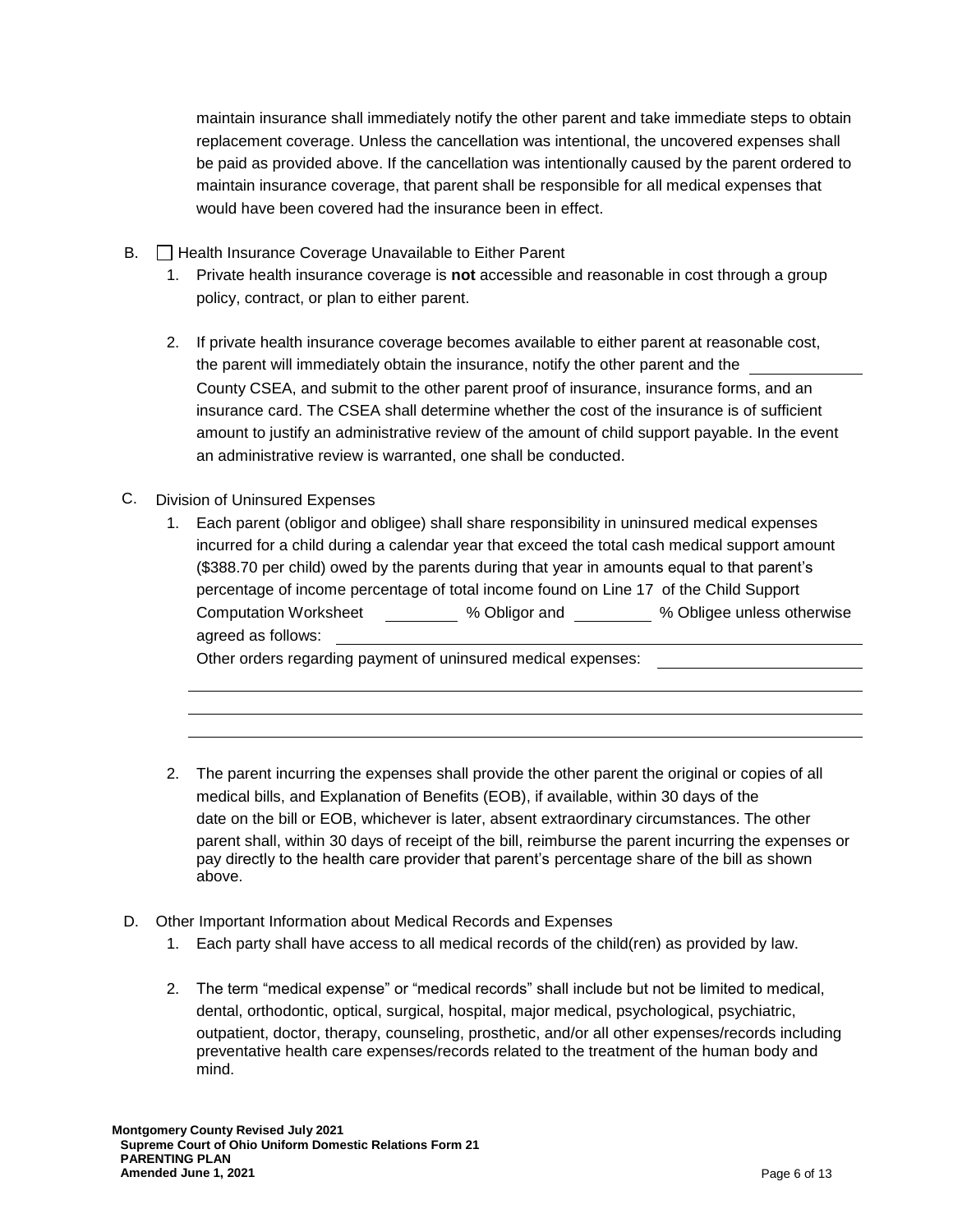# **FOURTH: CHILD SUPPORT**

As required by law, the parties have completed a Child Support Worksheet, which is attached to and incorporated in this Agreement.

A. Child Support Amount

**Plaintiff/Petitioner 1** Defendant/Petitioner 2, the Obligor, shall pay a total current child support obligation in the amount of \$ \_\_\_\_\_\_\_\_\_\_\_\_\_\_\_\_\_\_\_ per month. This amount includes child support, cash medical support, and processing fee as found on the last line of the Child Support Computation Worksheet, which is attached and incorporated as part of this order. Additionally, Obligor is ordered to pay \$\_\_\_\_\_\_\_\_\_\_\_\_\_\_\_ per month on the child support arrearage, including processing fee, \$ per month for spousal support, including processing fee and \$ per month on the spousal support arrearage, including processing fee.

B. Additional Child Support Information

Each parent will be responsible for a cash medical obligation to be applied towards ordinary medical expenses for the child(ren) of the order in each household. The annual cash medical amount is \$388.70 per child for each child of the order. Any medical expenses over \$388.70 per year will be considered extraordinary medical expenses to be shared in amounts equal to that parent's percentage of income percentage of total income found on Line 17 of the Child Support Computation Worksheet  $\frac{1}{2}$ % Obligor and  $\%$ Obligee, unless otherwise agreed as follows:

C. Child Support Payment

| Child support payment (including cash medical support, if any) plus a 2% or \$1 whichever is greater |                                                                      |  |
|------------------------------------------------------------------------------------------------------|----------------------------------------------------------------------|--|
| processing charge shall commence on                                                                  | and shall be paid to the Ohio Child Support                          |  |
| Payment Center, P. O. Box 182372, Columbus, Ohio 43218-2372, as administered through the             |                                                                      |  |
|                                                                                                      | County Child Support Enforcement Agency (CSEA) by income withholding |  |
| at Obligor's place of employment or from nonexempt funds on deposit at a financial institution.      |                                                                      |  |

D. Deviation of Child Support Amount

The child support amount agreed upon is different than the amount calculated on the attached Child Support Worksheet, because the amount calculated on the Worksheet would be unjust or inappropriate and would not be in the best interests of the child(ren) for the following reason(s) as provided in R.C. 3119.22, 3119.23 and 3119.24 and shall be adjusted as follows:

 $\Box$  Special and unusual needs of the child(ren) as follows:

 $\Box$  Extraordinary obligations for minor child(ren) or obligations for handicapped child(ren) who is/are not stepchild(ren) and who are not offspring from the marriage or relationship that is the basis of the immediate child support determination as follows:

 $\Box$  Other court-ordered payments as follows: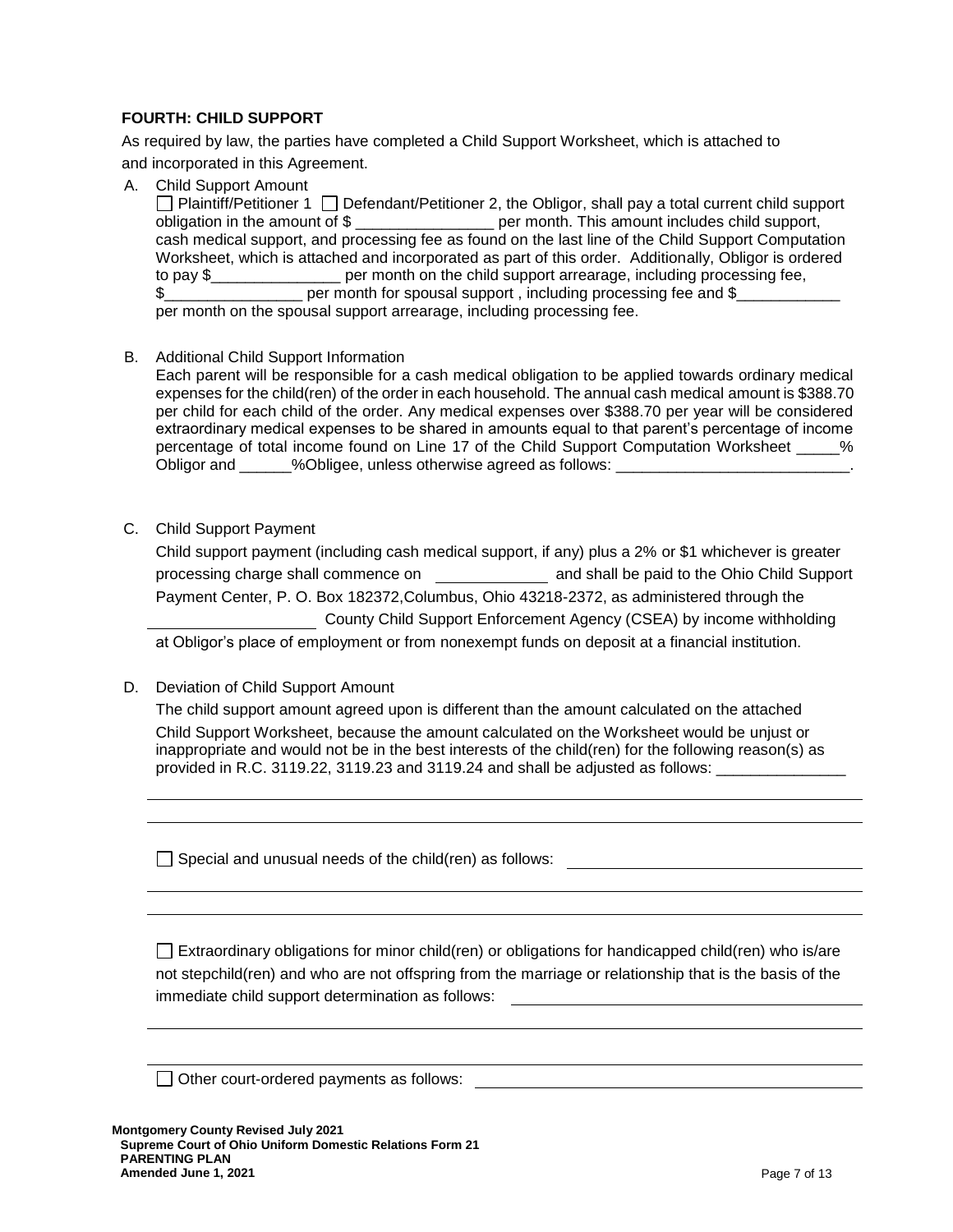$\Box$  The Obligor obtained additional employment after a child support order was issued to support a second family as follows:

 $\Box$  Extended parenting time or extraordinary costs associated with parenting time, provided that this division does not authorize and shall not be construed as authorizing any deviation from the schedule and the applicable worksheet, through the line establishing the actual annual obligation, or any escrowing, impoundment, or withholding of child support because of a denial of or interference with a right of parenting time granted by court order as follows:

 $\Box$  The financial resources and the earning ability of the child(ren) as follows:

 $\Box$  Disparity in income between parents or households as follows:

 $\Box$  Benefits that either parent receives from remarriage or sharing living expenses with another person as follows:

 $\Box$  The amount of federal, state, and local taxes actually paid or estimated to be paid by a parent or both of the parents as follows:

 $\Box$  Significant, in-kind contributions from a parent, including, but not limited to, direct payment for lessons, sports equipment, schooling, or clothing as follows:

 $\Box$  The relative financial resources, other assets and resources, and needs of each parent as follows:

 $\Box$  The standard of living and circumstances of each parent and the standard of living the child(ren) would have enjoyed had the marriage continued or had the parents been married as follows:

 $\Box$  The physical and emotional condition and needs of the child(ren) as follows: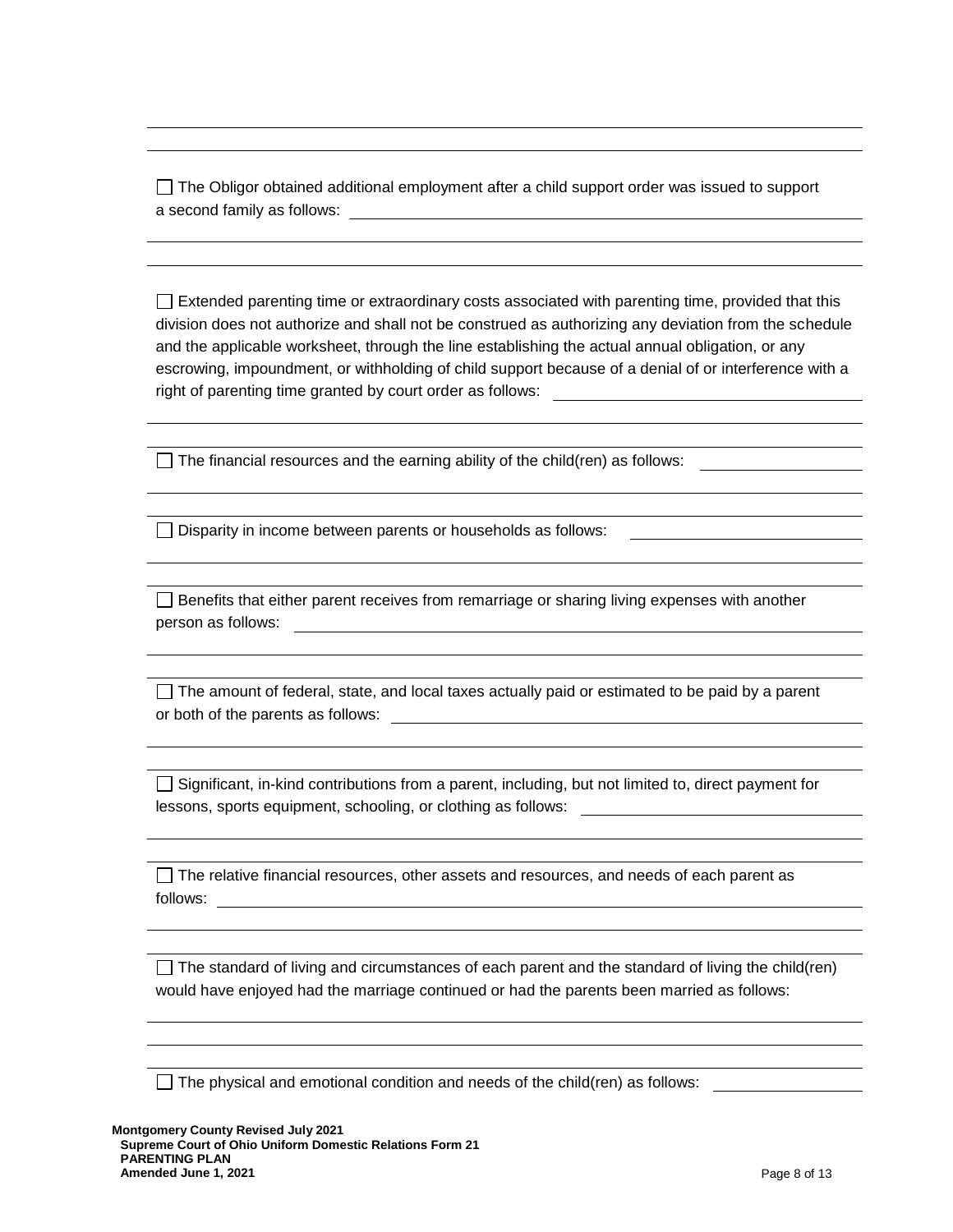$\Box$  The need and capacity of the child(ren) for an education and the educational opportunities that would have been available to the child(ren) had the circumstances requiring a court order for support not arisen as follows:

The responsibility of each parent for the support of others as follows:

Any other relevant factor:<br>
Any other relevant factor:

# E. Duration of Child Support.

The child support order will terminate upon the child's  $18<sup>th</sup>$  birthday unless one of the following circumstances applies:

- The child is mentally or physically disabled and incapable of supporting or maintaining himself or herself.
- The parents have agreed to continue child support beyond the date it would otherwise terminate as set out below.
- The child continuously attends a recognized and accredited high school on a full-time basis so long as the child has not, as yet, reached the age of 19 years old. (Under these circumstances, child support will end at the time the child ceases to attend a recognized and accredited high school on a full-time basis or when he or she reaches the age of 19, whichever occurs first.)

This Support Order will remain in effect during seasonal vacation periods until the order terminates.

The parents agree that child support will extend beyond when it would otherwise end. The terms and conditions of that agreement are as follows:

The parents have (a) child(ren) who is/are mentally or physically disabled and incapable of supporting or maintaining themselves. The name of the child and the nature of the mental or physically disability are as follows: \_\_\_\_\_\_\_

F. Important Child Support Orders and Information.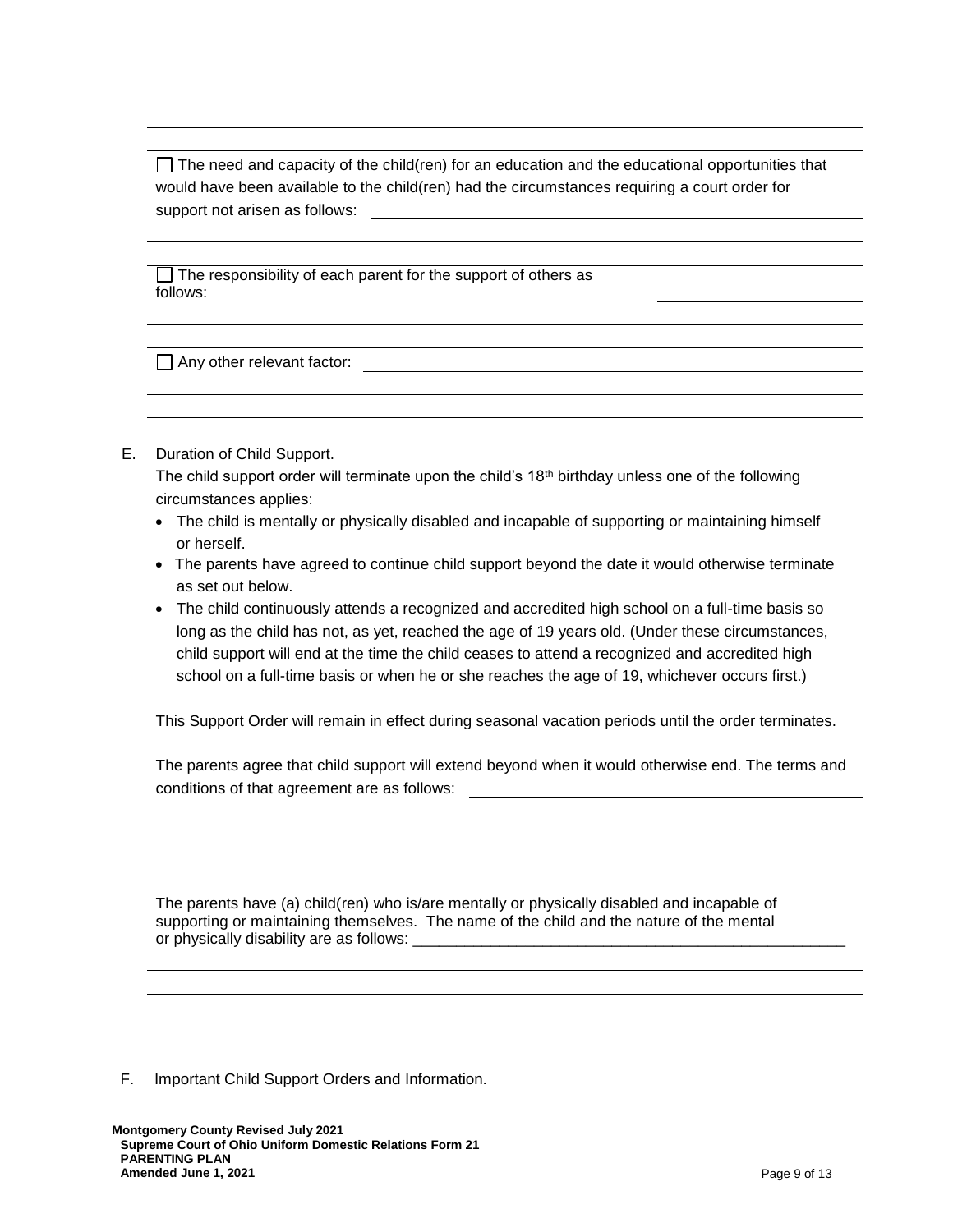Obligee must immediately notify and Obligor may notify the CSEA of any reason for which the support order should terminate. A willful failure to notify the CSEA as required is contempt of court. The following are reasons for termination of the Order:

- Child's attainment of the age of majority if the child no longer attends an accredited high school on a full-time basis and the support order does not provide for the duty of support to continue past the age of majority
- Child stops attending an accredited high school on a full-time basis after attaining the age of majority
- Child's death
- Child's marriage
- Child's emancipation
- Child's enlistment in the Armed Services
- Child's deportation
- Change of legal custody of the child

All support payments must be made through the CSEA or the office of child support in the Ohio Department of Job and Family Services (Child Support Payment Central). Any payment of money not made through the CSEA will be presumed to be a gift, unless the payment is made to discharge an obligation other than support.

All support under this Order shall be withheld or deducted from the income or assets of the Obligor pursuant to a withholding or deduction notice or appropriate order issued in accordance with Chapters 3119., 3121., 3123., and 3125. of the Revised Code or a withdrawal directive issued pursuant to sections 3123.24 to 3123.38 of the Revised Code and shall be forwarded to the Obligee in accordance with Chapters 3119., 3121., 3123., and 3125. of the Revised Code.

The Obligor and/or Obligee required under this Order to provide private health insurance coverage for the child(ren) is also required to provide the other party within 30 days after the issuance of the Order, the following:

- Information regarding the benefits, limitations, and exclusions of the health insurance coverage
- Copies of any insurance form necessary to receive reimbursement, payment, or other benefits under the coverage
- A copy of any necessary health insurance cards

The Health Plan Administrator that provides the private health insurance coverage for the child(ren) may continue making payment for medical, optical, hospital, dental, or prescription services directly to any health care provider in accordance with the applicable private health insurance policy, contract, or plan.

The Obligor and/or Obligee required to provide private health insurance for the child(ren) must designate said child(ren) as dependents under any private health insurance policy, contract, or plan for which the person contracts.

The employer of the person required to provide private health insurance coverage is required to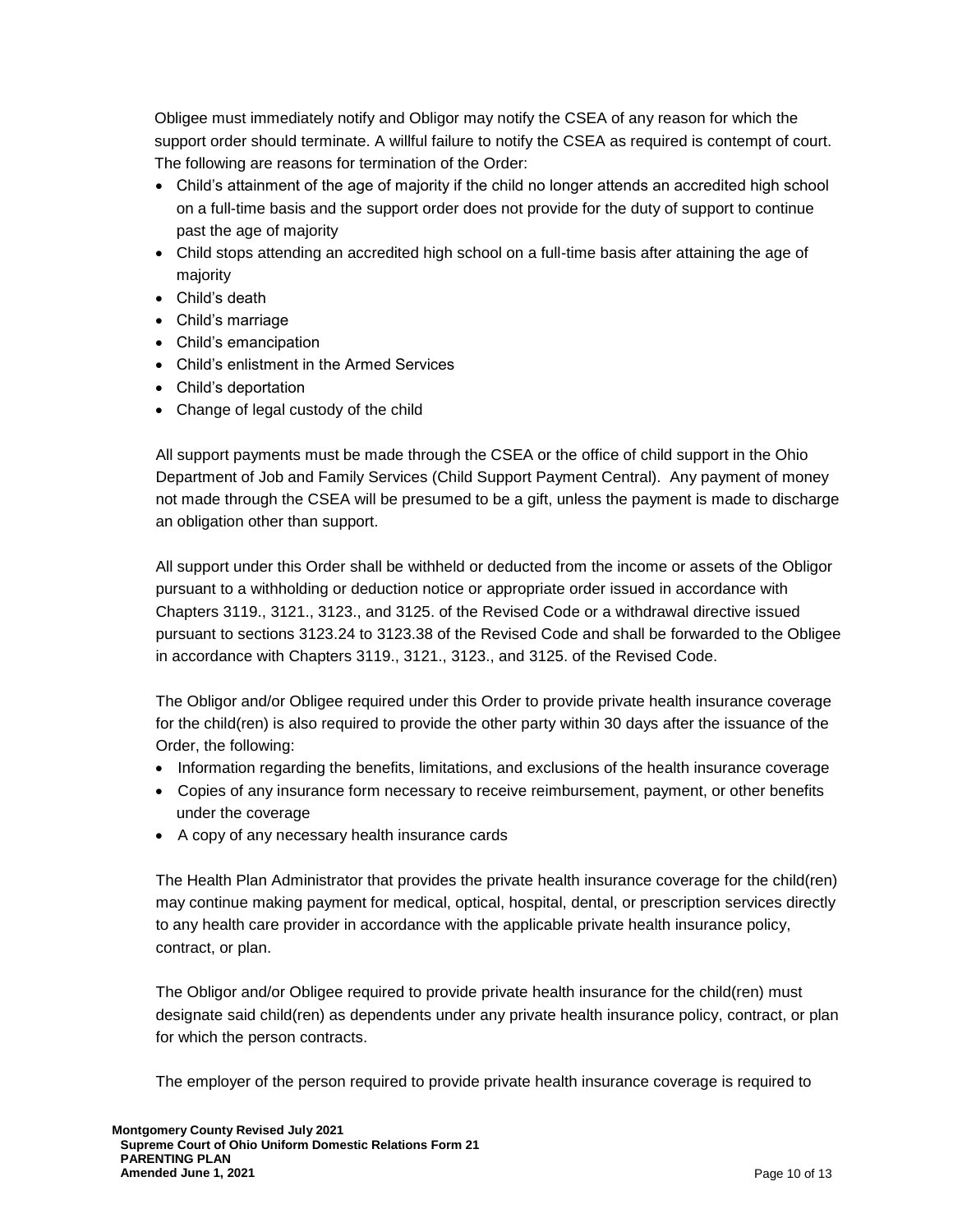release to the other parent, any person subject to an order issued under section 3109.19 of the Revised Code, or the CSEA, upon written request, any necessary information regarding health insurance coverage, including the name and address of the health plan administrator and any policy, contract, or plan number, and the employer will otherwise comply with all orders and notices issued.

If the person required to obtain private health insurance coverage for the child(ren) subject to this Support Order obtains new employment, the agency shall comply with the requirements of section 3119.34 of the Revised Code, which may result in the issuance of a notice requiring the new employer to take whatever action is necessary to enroll the child(ren) in private health insurance coverage provided by the new employer.

Upon receipt of notice by the CSEA that private health insurance coverage is not available at a reasonable cost, cash medical support shall be paid in the amount as determined by the child support computation worksheets in section 3119.022 or 3119.023 of the Revised Code, as applicable. The CSEA may change the financial obligations of the parties to pay child support in accordance with the terms of the court or administrative order and cash medical support without a hearing or additional notice to the parties.

An Obligor that is in arrears in the Obligor's child support obligation is subject to having any federal, state and/or local income tax refund to which the Obligor may be entitled forwarded to the CSEA for payment toward these arrears. Such refunds will continue to be forwarded to the CSEA for payment until all arrears owed are paid in full. If the Obligor is married and files a joint tax return, the Obligor's spouse may contact the CSEA about filing an "Injured Spouse" claim after the Obligor is notified by the Internal Revenue Service that the Obligor's refund is being forwarded to the CSEA.

Pursuant to section 3121.29 of the Revised Code, the parties are notified as follows: **EACH PARTY TO THIS SUPPORT ORDER MUST NOTIFY THE CHILD SUPPORT ENFORCEMENT AGENCY IN WRITING OF HIS OR HER CURRENT MAILING ADDRESS, CURRENT RESIDENCE ADDRESS, CURRENT RESIDENCE TELEPHONE NUMBER, CURRENT DRIVER'S LICENSE NUMBER, AND OF ANY CHANGES IN THAT INFORMATION. EACH PARTY MUST NOTIFY THE AGENCY OF ALL CHANGES UNTIL FURTHER NOTICE FROM THE COURT OR AGENCY, WHICHEVER ISSUED THE SUPPORT ORDER.**

**IF YOU ARE THE OBLIGOR UNDER A CHILD SUPPORT ORDER AND YOU FAIL TO MAKE THE REQUIRED NOTIFICATIONS, YOU MAY BE FINED UP TO \$50 FOR A FIRST OFFENSE, \$100 FOR A SECOND OFFENSE, AND \$500 FOR EACH SUBSEQUENT OFFENSE. IF YOU ARE AN OBLIGOR OR OBLIGEE UNDER ANY SUPPORT ORDER ISSUED BY A COURT AND YOU WILLFULLY FAIL TO GIVE THE REQUIRED NOTICES, YOU MAY BE FOUND IN CONTEMPT OF COURT AND BE SUBJECTED TO FINES UP TO \$1,000 AND IMPRISONMENT FOR NOT MORE THAN 90 DAYS.**

**IF YOU ARE AN OBLIGOR OR OBLIGEE AND YOU FAIL TO GIVE THE REQUIRED NOTICES TO THE CHILD SUPPORT ENFORCEMENT AGENCY. YOU MAY NOT RECEIVE NOTICE OF THE CHANGES AND REQUESTS TO CHANGE THE CHILD SUPPORT AMOUNT. HEALTH**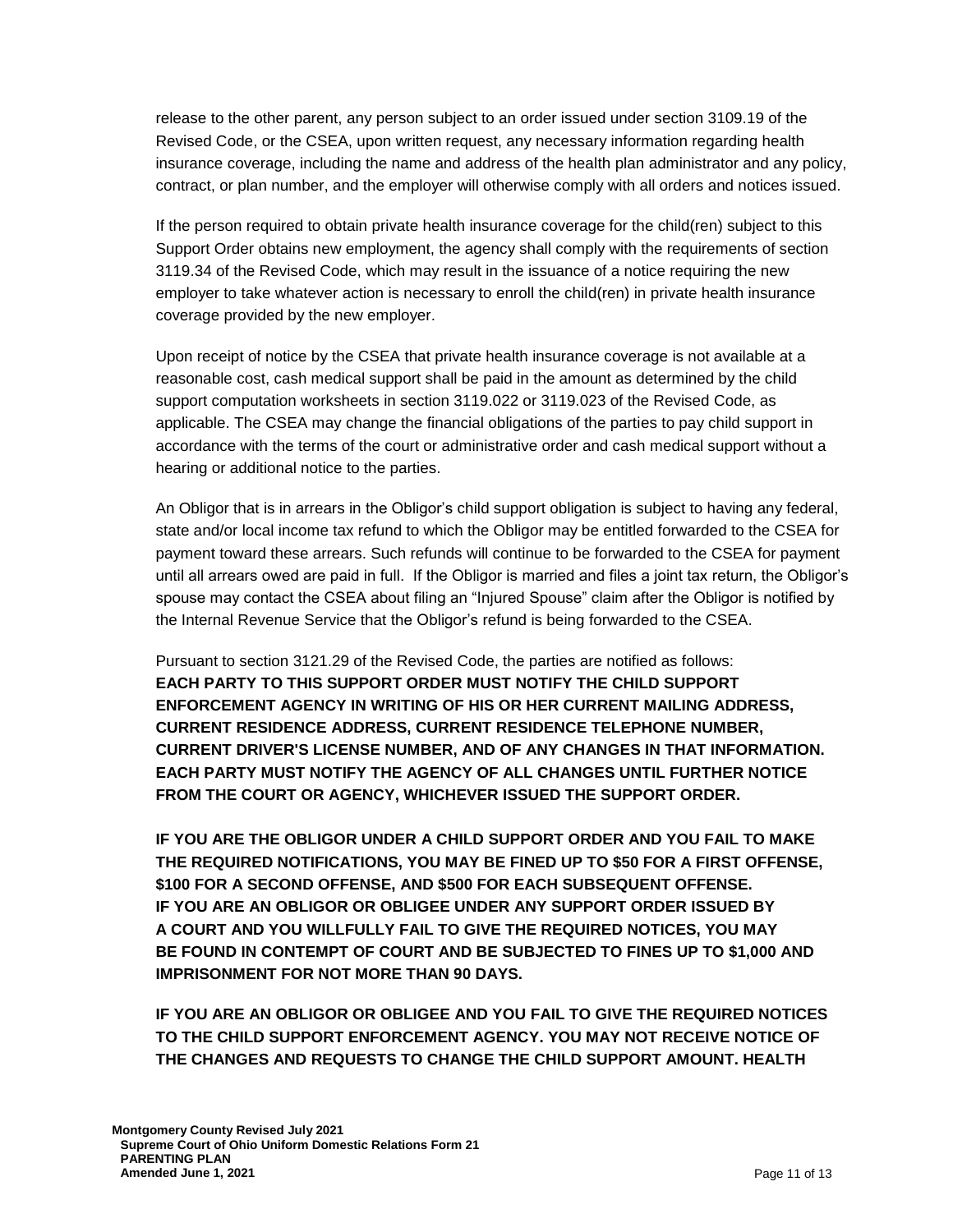**CARE PROVISIONS. OR TERMINATION OF THE CHILD SUPPORT ORDER. IF YOU ARE AN OBLIGOR AND YOU FAIL TO GIVE THE REQUIRED NOTICES, YOU MAY NOT RECEIVE NOTICE OF THE FOLLOWING ENFORCEMENT ACTIONS AGAINST YOU: IMPOSITION OF LIENS AGAINST YOUR PROPERTY; LOSS OF YOUR PROFESSIONAL OR OCCUPATIONAL LICENSE, DRIVERS LICENSE, OR RECREATIONAL LICENSE; WITHHOLDING FROM YOUR INCOME; ACCESS RESTRICTION AND DEDUCTION FROM YOUR ACCOUNTS IN FINANCIAL INSTITUTIONS; AND ANY OTHER ACTION PERMITTED BY LAW TO OBTAIN MONEY FROM YOU TO SATISFY YOUR SUPPORT OBLIGATION.**

- G. Payment shall be made in accordance with Chapter 3121. of the Revised Code.
- H. Arrearage
	- $\Box$  Any temporary child support arrearage will survive this judgment entry.

| $\Box$ Any temporary child support arrearage will not survive this judgment entry. |  |
|------------------------------------------------------------------------------------|--|
| $\Box$ Other:                                                                      |  |

Income tax dependency exemptions (check all that apply):

A.  $\Box$  The Plaintiff/Petitioner 1 shall be entitled to claim the following minor child(ren) for all tax purposes for  $\Box$  even-numbered tax years  $\Box$  odd-numbered tax years  $\Box$  all eligible tax years, so long as Plaintiff/Petitioner 1 is substantially current in any child support Plaintiff/Petitioner 1 is required to pay as of December 31 of the tax year in question:

 $\Box$  The Defendant/Petitioner 2 shall be entitled to claim the following minor child(ren) for all tax purposes for  $\Box$  even-numbered tax years  $\Box$  odd-numbered tax years  $\Box$  all eligible tax years, so long as Defendant/Petitioner 2 is substantially current in any child support Defendant/Petitioner 2 is required to pay as of December 31 of the tax year in question:

 $\mathsf{B}$ .  $\Box$  Other orders regarding tax exemptions (specify):

If a non-residential parent is entitled to claim the child(ren), the residential parent is required to execute and deliver Internal Revenue Service Form 8332, or its successor, together with any other required forms as set out in section 152 of the Internal Revenue Code, as amended, on or before February 15<sup>th</sup> of the year following the tax year in question, to allow the non-residential parent to claim the minor child(ren).

# **SIXTH: MODIFICATION**

This Parenting Plan may be modified by agreement of the parties or by the Court.